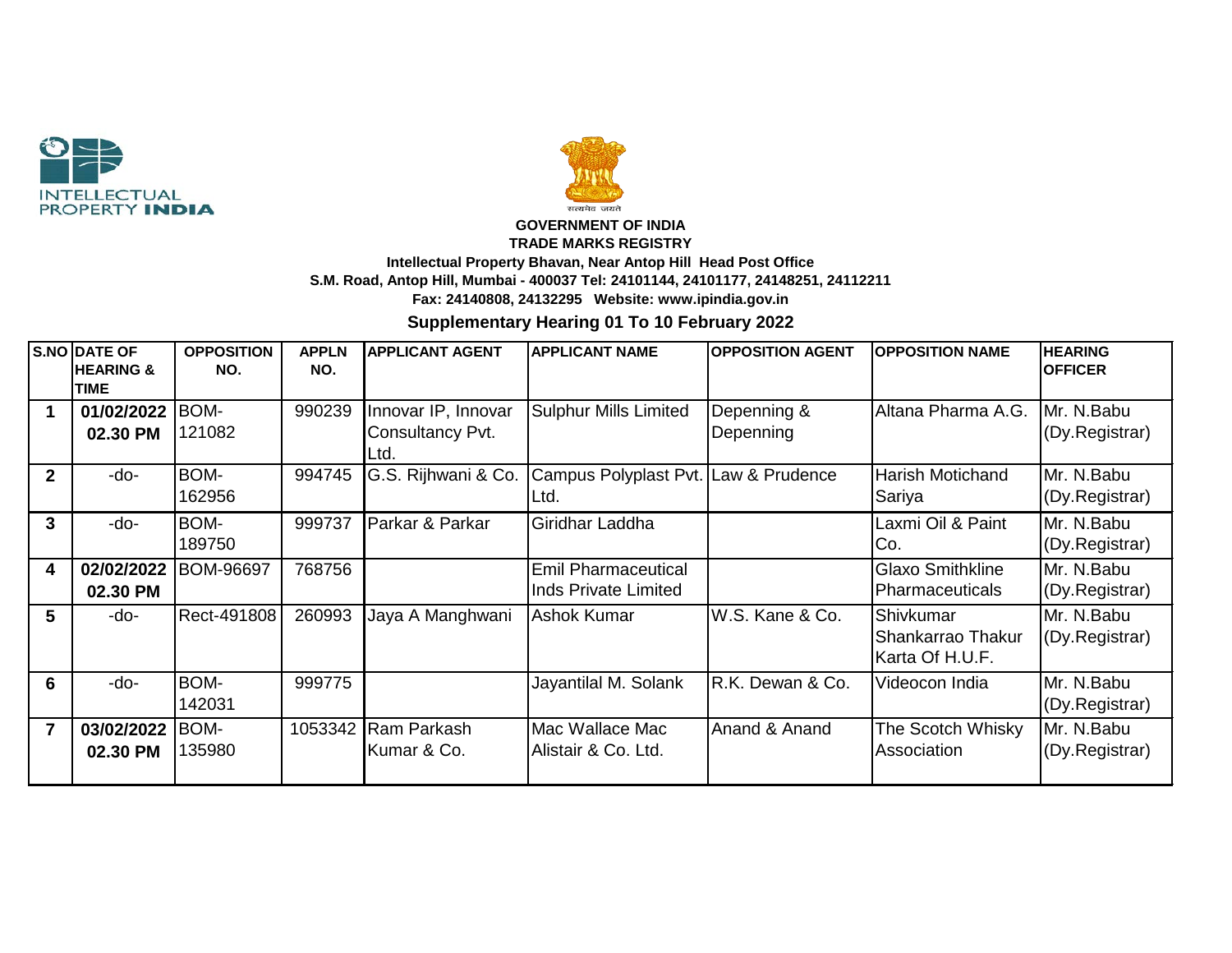| 8  | -do-       | BOM-        | 1088075 | Varikasery &                | Mrs. Hemlatha                  | <b>Delhi Registration</b> | Sona Spices Pvt.          | Mr. N.Babu     |
|----|------------|-------------|---------|-----------------------------|--------------------------------|---------------------------|---------------------------|----------------|
|    |            | 197071      |         | Varikasery                  | Vishwasrao Salve               | <b>Services</b>           | Ltd.                      | (Dy.Registrar) |
| 9  | -do-       | BOM-        | 1096019 | G.S. Rijhwani & Co.         | Rajkumar Bajaj                 | Anand & Anand             | Mr. Piruz Khambatta       | Mr. N.Babu     |
|    |            | 246334      |         |                             |                                |                           |                           | (Dy.Registrar) |
| 10 | 07/02/2022 | BOM-        |         | 1004755 International Trade | Lupin Limited                  | <b>Delhi Registration</b> | Izuk Chemicals And        | Mr. N.Babu     |
|    | 02.30 PM   | 921841      |         | Marks Bureau                |                                | <b>Services</b>           | <b>Herbals</b>            | (Dy.Registrar) |
| 11 | -do-       | BOM-        |         | 1007014 Khaitan & Co.       | Plethico                       | Depenning &               | Coach Inc.                | Mr. N.Babu     |
|    |            | 190326      |         |                             | <b>Pharmaceuticals</b>         | Depenning                 |                           | (Dy.Registrar) |
|    |            |             |         |                             | Limited                        |                           |                           |                |
| 12 | -do-       | BOM-        |         | 1094498 Hiral C. Joshi      | Pradeep Natwarlal              | Remfry & Sagar            | <b>Biomet UK Limited</b>  | Mr. N.Babu     |
|    |            | 184045      |         |                             | <b>Barot</b>                   |                           |                           | (Dy.Registrar) |
| 13 | 08/02/2022 | Rect-236597 | 991509  | K.R. Makhijani              | Mohmad Hasan                   |                           | M.U. Amrelia              | Mr. N.Babu     |
|    | 02.30 PM   |             |         |                             | <b>Mohamad Yousuf</b><br>Momin |                           |                           | (Dy.Registrar) |
| 14 | -do-       | Rect-260504 |         | 1011382 R.K. Dewan & Co.    | <b>Abdul Gaffar Abdul</b>      |                           | Mukta Biri Factory        | Mr. N.Babu     |
|    |            |             |         |                             | Latif                          |                           |                           | (Dy.Registrar) |
| 15 | $-do-$     | BOM-        | 1094571 | Rao & Rao                   | Indu Devi Jhawar               | Varikasery &              | Monga Traders             | Mr. N.Babu     |
|    |            | 178160      |         |                             |                                | Varikasery                |                           | (Dy.Registrar) |
| 16 | 09/02/2022 | BOM-        | 1013189 | Varikasery &                | Anil Jagdish Bhavnani          | Loyal Registration        | <b>Arihant Industries</b> | Mr. N.Babu     |
|    | 02.30 PM   | 709791      |         | Varikasery                  |                                | <b>Services</b>           |                           | (Dy.Registrar) |
| 17 | -do-       | Rect-260219 | 1013355 | D. Sen Advocate             | Harish Daryani                 | <b>The Calcutta Trade</b> | <b>Rohit Surfactants</b>  | Mr. N.Babu     |
|    |            |             |         |                             |                                | Mark Co.                  | Pvt. Ltd.                 | (Dy.Registrar) |
| 18 | -do-       | BOM-        | 1014822 | Tas & Co.                   | <b>Balsara Hygiene</b>         | Depenning &               | Bajaj Auto Ltd.           | Mr. N.Babu     |
|    |            | 164324      |         |                             | <b>Products Limited</b>        | Depenning                 |                           | (Dy.Registrar) |
| 19 | -do-       | BOM-        | 1014823 | Tas & Co.                   | <b>Balsara Hygiene</b>         | Depenning &               | Bajaj Auto Ltd.           | Mr. N.Babu     |
|    |            | 164325      |         |                             | <b>Products Limited</b>        | Depenning                 |                           | (Dy.Registrar) |
| 20 | 10/02/2022 | BOM-        | 1096222 | W.S. Kane &                 | Bombay Tablet Mfg.             | International             | Lupin Laboratories        | Mr. N.Babu     |
|    | 02.30 PM   | 164884      |         | Company                     | Co. Pvt. Ltd.                  | <b>Trademarks Bureau</b>  | Ltd.                      | (Dy.Registrar) |
|    |            |             |         |                             |                                |                           |                           |                |